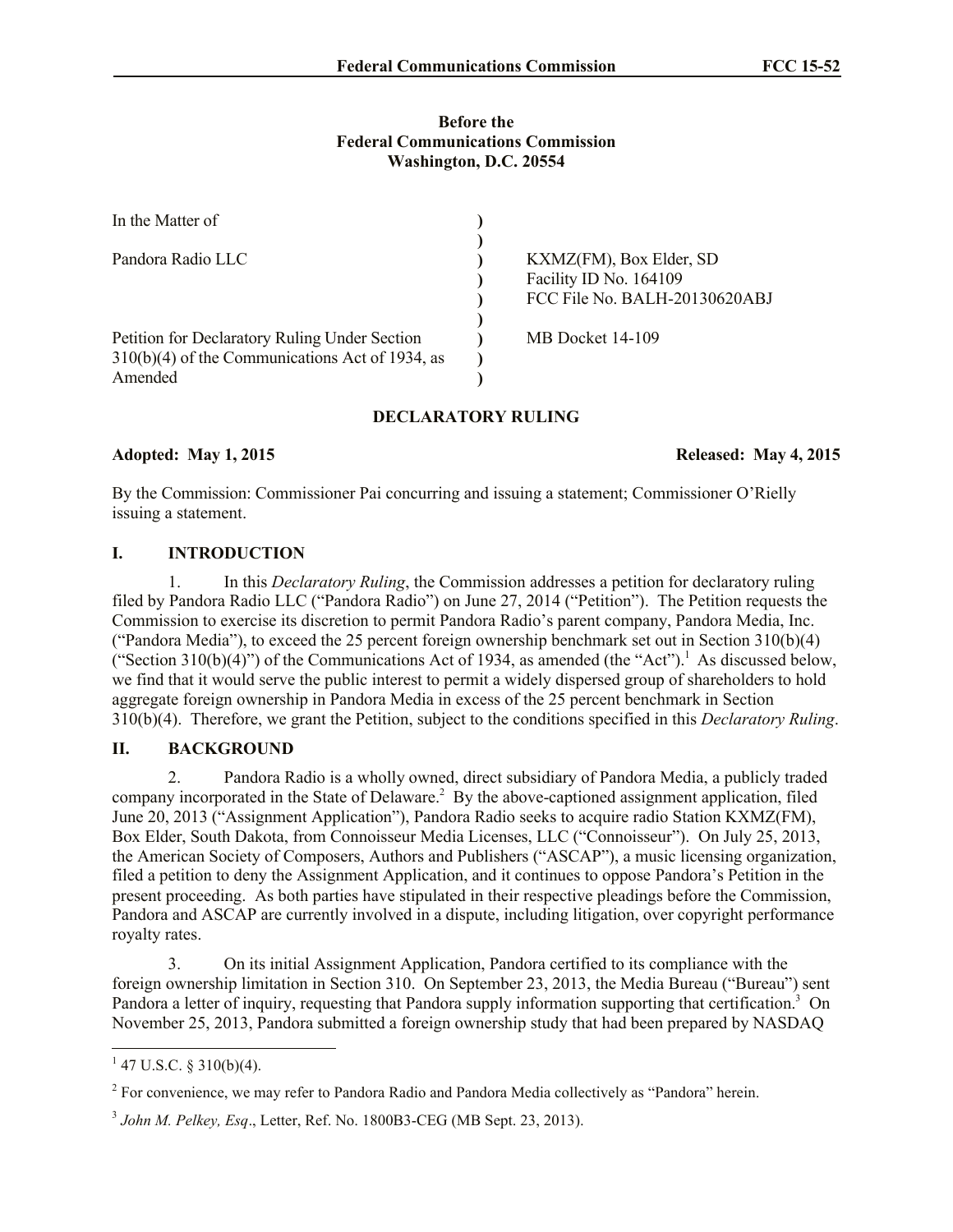OMX (formerly Thomson Reuters) prior to the filing of the Assignment Application ("NASDAQ Report").<sup>4</sup> Using shareholder mailing addresses as a proxy for citizenship, the NASDAQ Report concluded that approximately 84.3 percent of Pandora Media's outstanding shares are held by U.S. citizens. 5 In a letter dated January 8, 2014, the Bureau responded that a study based on shareholder mailing addresses is inadequate to demonstrate compliance with Section 310(b)(4) and notified Pandora that it would cease processing the Assignment Application pending submission of an acceptable compliance showing.<sup>6</sup> Subsequently, Pandora engaged K&L Gates, LLP, to conduct a second study of Pandora Media's foreign ownership ("K&L Gates Report"). The K&L Gates Report examined Securities and Exchange Commission ("SEC") Form 13Fs, which report voting interests held by certain large institutional investment managers. K&L Gates concluded that an estimated 82.2 percent of voting interests in Pandora Media shares are held by U.S. citizens. <sup>7</sup> However, the Bureau found that a compliance showing that foreign ownership does not exceed the 25 percent benchmark of Section 310(b)(4) based solely on voting interests, excluding equity interests, also would be inadequate, since that benchmark includes both voting *and* equity interests.<sup>8</sup>

4. On June 27, 2014, Pandora amended the Assignment Application to include the Petition "not because it believes that foreign entities beneficially own or vote more than 25% of its shares, but instead because it cannot prove in a manner consistent with [Bureau guidance] that foreign entities do not beneficially own or vote more than 25% of its shares."<sup>9</sup> SEC privacy regulations, Pandora explains, "effectively preclud[e]" public companies from communicating directly with shareholders who object to such direct communications and where shares are held "in street name" through broker dealer and bank intermediaries.<sup>10</sup> Pandora notes that a company "theoretically" may request brokers and bank intermediaries to seek citizenship information in order to demonstrate its compliance with the limits of Section 310(b), but raises a question about whether such entities would be obligated to honor such a request and argues that objecting shareholders are "presumably unwilling" to disclose such citizenship information.<sup>11</sup> Pandora thus maintains that it is unable to determine the specific identity—and thus the citizenship—of the beneficial owners of "at least half of [Pandora Media's] shares."<sup>12</sup> Any attempt at a statistically valid random survey of beneficial owners, according to Pandora, is likely to result in a very low response percentage.<sup>13</sup> Moreover, as a public company that is a new entrant to the broadcast industry, Pandora Media does not have provisions in its organizing documents that allow it to ascertain its shareholder citizenship information despite SEC regulations. Therefore, Pandora requests Commission

 $\overline{a}$ 

<sup>8</sup> The calculation of foreign ownership interests under Section 310(b)(4) is a two-pronged analysis in which the Commission examines separately the equity interests and the voting interests in the licensee's direct or indirect parent. *See BBC License Subsidiary L.P.*, Memorandum Opinion and Order, 10 FCC Rcd 10968, 10973 (1995).

<sup>9</sup> Petition at 9.

<sup>10</sup> Petition at 9-14, *citing* 17 C.F.R. §§ 240.14a-13, 240.14b-1, 240.14b-2; *see generally*, Beller and Fisher, *The OBO/NOBO Distinction in Beneficial Ownership: Implications for Shareowner Communications and Voting*, http://www.sec.gov/comments/s7-14-10/s71410-22.pdf (Feb. 2010).

 $11$  Petition at 13.

<sup>12</sup> *Id.* at 9.

<sup>13</sup> *Id*. at 13.

<sup>4</sup> Petition at 19-20.

<sup>5</sup> *Id*. at 27.

<sup>6</sup> *John M. Pelkey, Esq.*, Letter, Ref. No. 1800B3-CEG (MB Jan. 8, 2014).

<sup>7</sup> Petition at 25; *see generally*, SEC, "Form 13F—Reports Filed by Institutional Investment Managers", http://www.sec.gov/answers/form13f.htm (last visited Feb. 2, 2015). Such institutional investment managers must use Form 13F for reports to the SEC as required by Section 13(f) of the Securities and Exchange Act of 1934, as amended, 15 U.S.C. §§ 78a *et seq*., and Exchange Act Rule 13f-1 thereunder, 17 C.F.R. § 240.13f-1.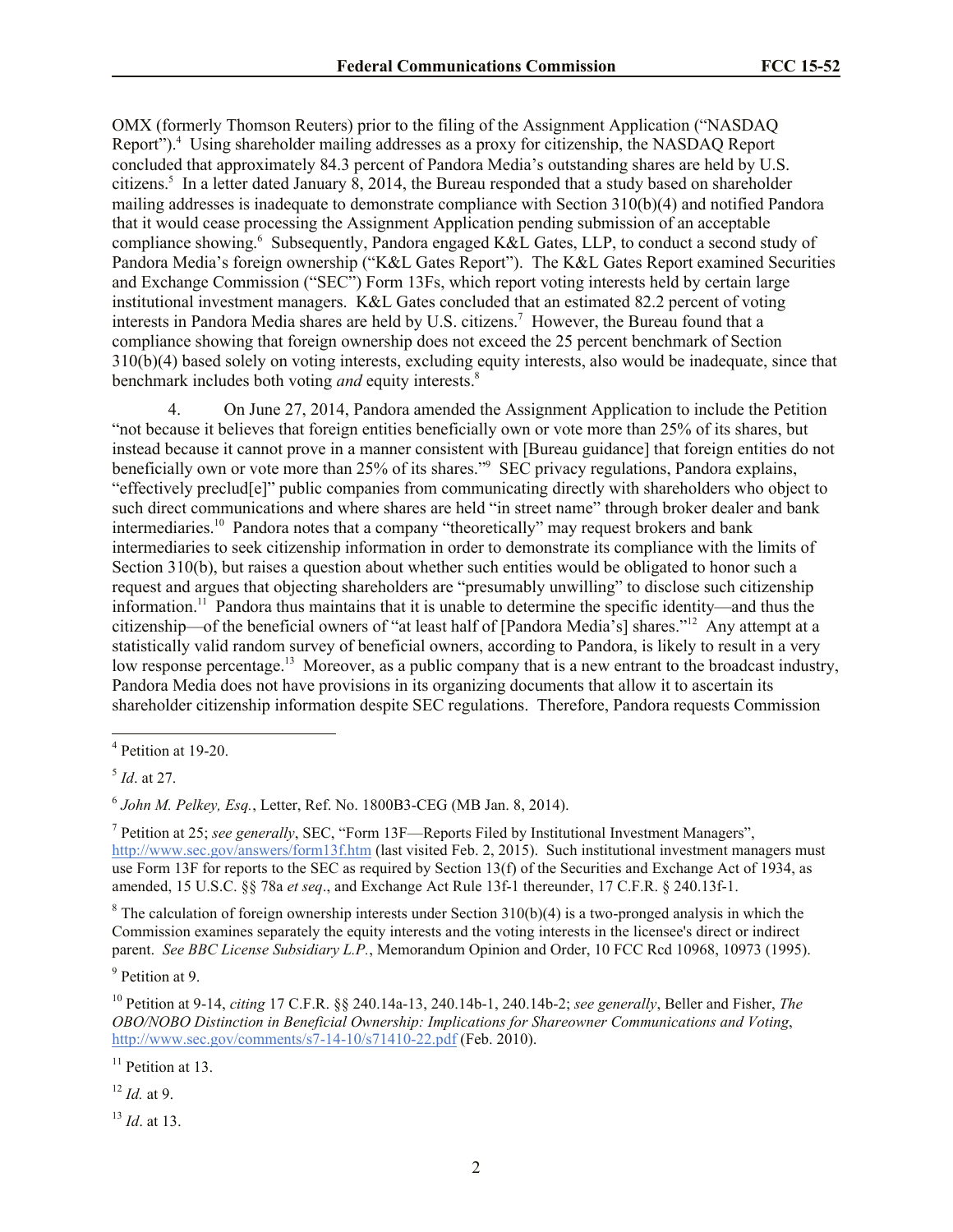approval to exceed the statutory benchmark based on the documentation that it has submitted, as discussed above.

5. On July 29, 2014, the Bureau sought comment on the Petition.<sup>14</sup> ASCAP filed an Opposition to the Petition ("Opposition"). Comments also were filed by the National Association of Broadcasters ("NAB") and the Minority Media and Telecommunications Council ("MMTC").<sup>15</sup> Under the procedure described in the *Clarification Order*, various Executive Branch agencies were notified of the pendency of the Petition.<sup>16</sup> No Executive Branch agency filed a comment or objection in the relevant docket.

6. In its Opposition, ASCAP argues that the Commission should deny the Petition because: (1) Pandora is motivated by obtaining the benefits of copyright licensing payment terms applicable to broadcasters rather than by a sincere desire to become a broadcaster; (2) grant of the Petition would create a precedent for any other publicly traded company that cannot ascertain its ownership; (3) Pandora would not be able to obtain prior Commission approval for any increase in foreign ownership relying solely on SEC reports, which are filed *ex post facto*; (4) the proposed transaction would not further the Commission's goals of increased foreign investment, innovation, diversity, and localism; and (5) grant of the Petition could lead to the collapse of the collective copyright licensing system.<sup>17</sup>

7. In its Reply Comments, filed September 29, 2014, Pandora asserts that Pandora Media "quintessentially is a U.S. company, founded in the United States and governed by a board of directors comprised entirely of U.S. citizens. Thus, Pandora's ownership of KXMZ will not raise any national security concerns."<sup>18</sup> Pandora further states that "the shareholder disclosure requirements of the [SEC] effectively prevent foreign shareholders, individually or in the aggregate, from influencing, much less controlling, a publicly traded company such as Pandora [Media] without openly disclosing their intention to do so."<sup>19</sup> Pandora maintains that the collective licensing issue is outside the Commission's primary jurisdiction and is, in any case, under review by Congress, the courts, Department of Justice, and the U.S. Copyright Office.<sup>20</sup> Moreover, Pandora argues, the collective licensing regime is an issue wholly unrelated to foreign influence and control of U.S broadcast stations, the explicit focus of Section  $310(b)(4).$ <sup>21</sup> Pandora points out that it is a new entrant—and therefore, a new source of capital—to the broadcast industry<sup>22</sup> and claims that it will serve the local needs and interests of the Box Elder

<sup>15</sup> Effective January 21, 2015, MMTC became the Multicultural Media, Telecom and Internet Council. The NAB Comments, filed Aug. 28, 2014, and the MMTC Reply Comments, filed Sept. 29, 2014, do not take a position on the Petition or Assignment Application specifically, but urge the Commission to initiate a rulemaking (NAB) or otherwise relax the standard (MMTC) for demonstrating compliance with the statutory benchmarks. *See infra*, paragraph 17. On July 30, 2014, Charles Pickney filed a brief informal comment in support of the Petition.

<sup>16</sup> *Commission Policies and Procedures under Section 310(b)(4) of the Communications Act, Foreign Investment in Broadcasting*, Declaratory Ruling, 28 FCC Rcd 16244, 16251 (2013) ("*Clarification Order*").

<sup>17</sup> ASCAP Opposition to Declaratory Ruling, Docket No. 14-109 (filed Aug. 28, 2014).

<sup>18</sup> Reply Comments at 3. Pandora also states that all of Pandora Media's executive officers except two are U.S. citizens and that the "vast majority" of Pandora's listeners are U.S. residents. Petition at 6.

<sup>19</sup> Reply Comments at 4.

 $\overline{\phantom{a}}$ 

<sup>20</sup> *Id*. at 12-14; *see also* Petition at i.

<sup>14</sup> *Pandora Radio LLC Seeks Foreign Ownership Ruling Pursuant to Section 310(b)(4) of the Communications Act of 1934, as Amended*, Public Notice, 29 FCC Rcd 9094 (MB 2014).

<sup>&</sup>lt;sup>21</sup> Reply Comments at 10, 12 ("The alleged harm to the music licensing regime] would be the same even if every single share of Pandora's stock was demonstrably owned by U.S. citizens."); *see also* Petition at 15 (citing the *Clarification Order*, 28 FCC Rcd at 16244 ("The Act's foreign ownership restrictions were originally conceived to address homeland security interests during wartime.") (internal citation omitted)).

<sup>22</sup> Reply Comments at 15.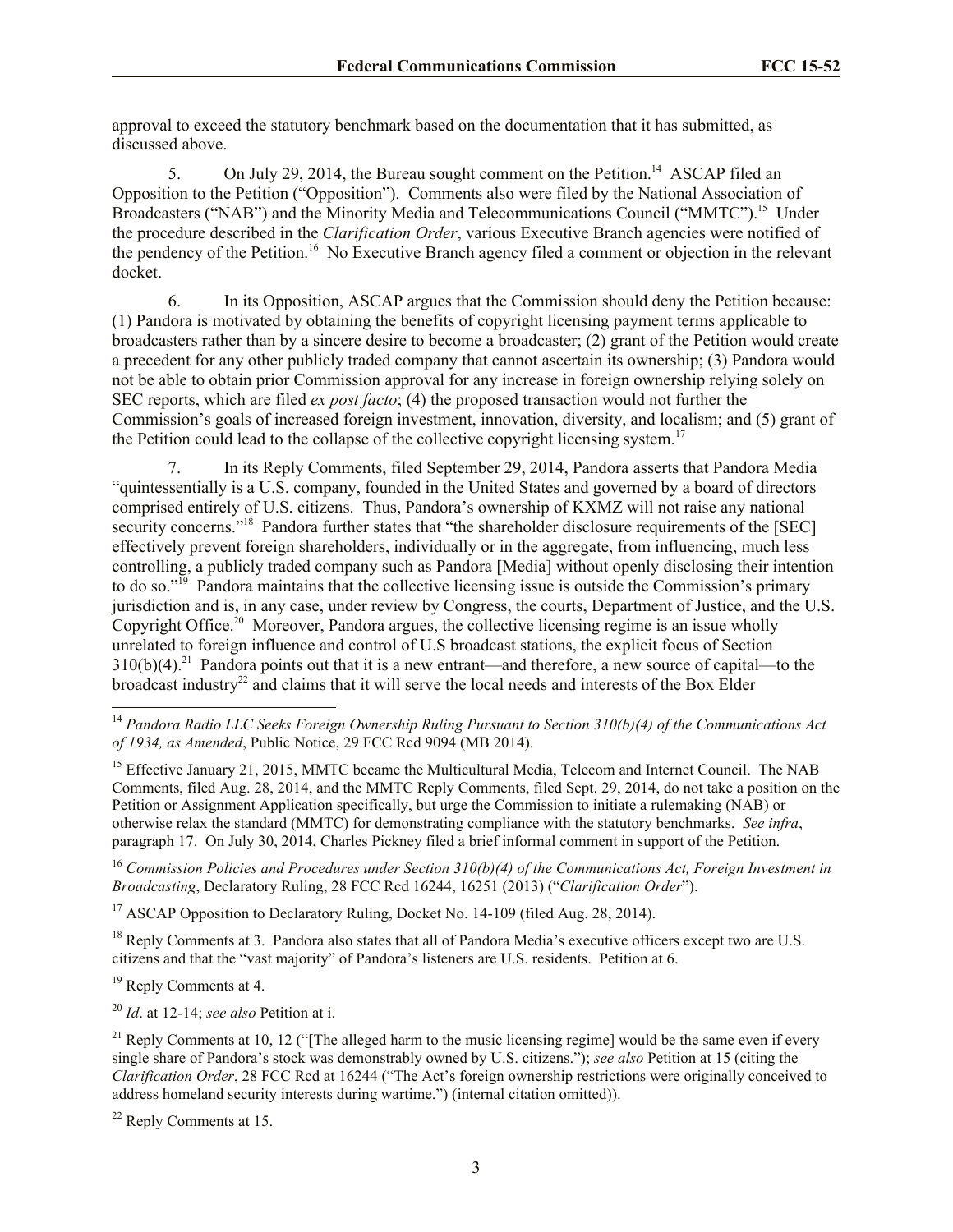community, bringing a "diversity of voices" to the local market.<sup>23</sup> Pandora contends that it should not be required to adopt provisions in Pandora Media's organizing documents to ensure future compliance with Section 310(b), because "some [publicly traded] broadcasters' organizational documents do not contain any such provisions."<sup>24</sup> Finally, Pandora argues that "[i]n an era of high-speed trading of stock held in street name, there is no foolproof method for any widely held and publicly traded company, including any existing publicly traded broadcaster . . . to perfectly, preemptively, and in real-time ensure compliance with Section  $310(b)$ ."<sup>25</sup> Rather, Pandora predicts that, if foreign shareholders attempt to exercise meaningful control over Pandora Media, the Commission would have an opportunity to review that ownership change under its existing rules. 26

# **III. DISCUSSION**

#### **A. Section 310(b)(4) Foreign Ownership Review**

## **1. Legal Standard for Foreign Ownership of Broadcast Licensees**

8. We review the proposed foreign ownership of Pandora under Section 310(b)(4), which states that "[n]o broadcast … license shall be granted to or held by … any corporation directly or indirectly controlled by any other corporation of which more than one-fourth of the capital stock is owned of record or voted by aliens, their representatives, or by a foreign government or representative thereof, or by any corporation organized under the laws of a foreign country, if the Commission finds that the public interest will be served by the refusal or revocation of such license."<sup>27</sup> In the *Clarification Order*, the Commission stated that it would exercise its statutory discretion to consider, on a case-by-case basis, applications and transactions that propose foreign broadcast ownership exceeding the 25 percent benchmark of Section  $310(b)(4)$ .<sup>28</sup> In assessing the public interest, we afford appropriate deference to the expertise of the Executive Branch agencies on issues related to national security, law enforcement, foreign policy, and trade policy.<sup>29</sup> To exercise in a meaningful way the discretion conferred by statute, the Commission must receive from the applicant detailed information sufficient for the agency to make the public interest finding the statute requires.<sup>30</sup>

# **2. Facts Supporting Public Interest Analysis**

9. As stated in the Petition, Pandora Media is a publicly traded company with widely held stock. According to the application, no single foreign individual or entity holds an attributable five percent or greater voting interest.<sup>31</sup> It was founded and is headquartered and operated in the United

 $\overline{\phantom{a}}$ 

<sup>26</sup> *Id*. at 20.

 $27$  47 U.S.C. § 310(b)(4).

<sup>28</sup> *Clarification Order*, 28 FCC Rcd at 16249 ("Congress' directive is that 25 percent alien ownership is the point at which the Commission must act and exercise its discretion in making a public interest determination on proposed ownership arrangements that would exceed this level.").

<sup>29</sup> *Id*. at 16251.

<sup>30</sup> *Id*. at 16250.

 $31$  The only parties in interest identified in the application, other than officers and directors, are four entities, each with dispositive power over more than five percent of Pandora Media's shares but less than a five percent voting interest (Artisan Partners Limited Partnership, Price T. Rowe Associates Inc. [sic], Vanguard Group Inc., and Wells Fargo & Company). Therefore, Pandora states, these parties are not attributable. Assignment Application, Exhibit 14, at 2 n.2. Note that voting interests under 20 percent held by certain institutional investors are also not attributable; however, the Commission has long recognized the passive nature of any such investors, given "the legal (continued….)

 $^{23}$  Petition at 14-15.

<sup>&</sup>lt;sup>24</sup> Reply Comments at 20.

<sup>25</sup> *Id*. at 19.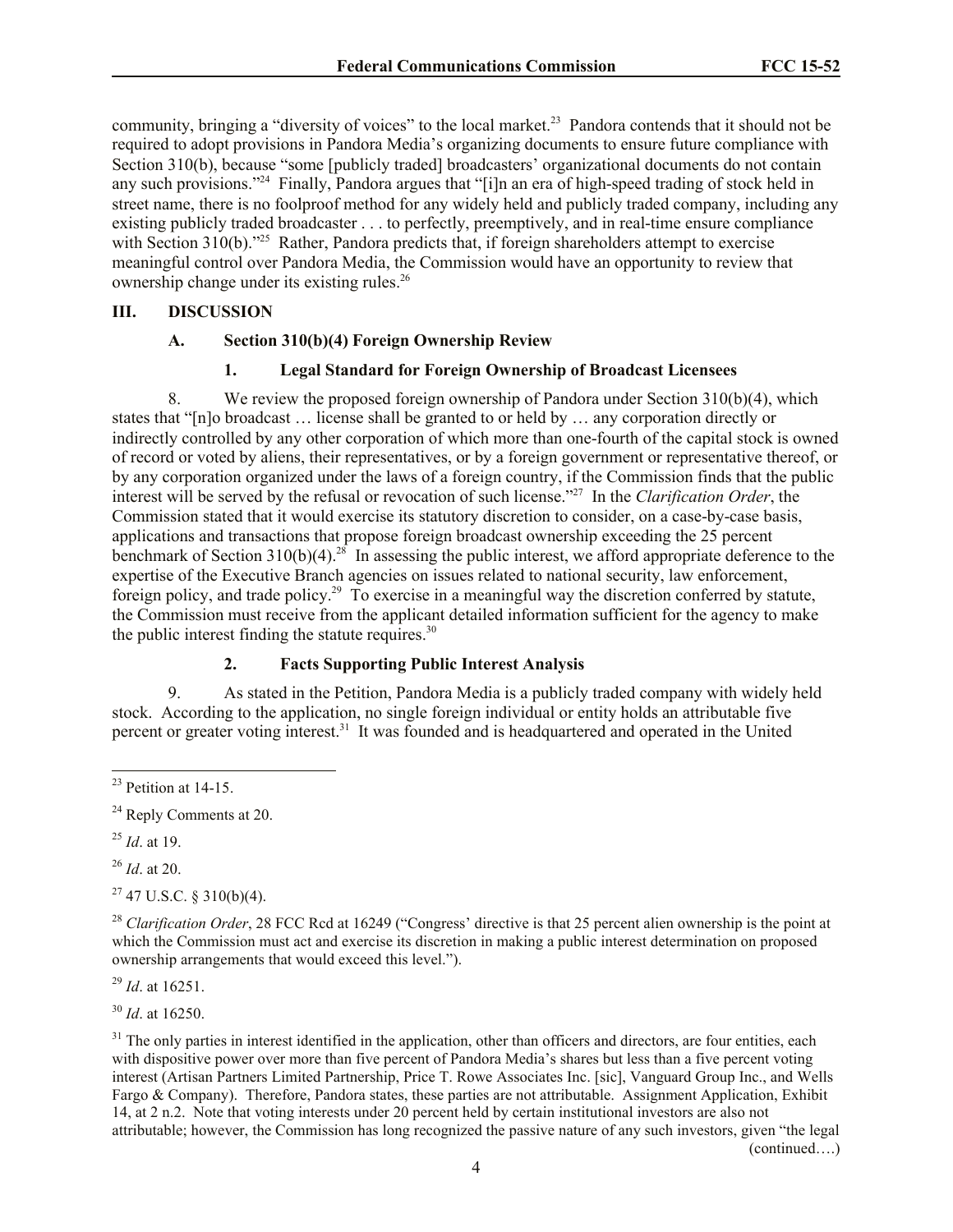States. All eight members of Pandora Media's Board of Directors are U.S. citizens, as are all but two of its ten executive officers.<sup>32</sup> As noted above, we have not received comments, objections, or suggested conditions from Executive Branch agencies notified of Pandora's proposed acquisition pursuant to the *Clarification Order*.

10. With respect to Pandora Media's outstanding shares, Pandora has commissioned two independent foreign ownership studies. The first, the NASDAQ Report, relied primarily on shareholder information obtained from Broadridge Financial Services.<sup>33</sup> NASDAQ examined 73.6 percent of Pandora Media's outstanding shares and extrapolated the results to the remaining shares, concluding that a total of 84.3 percent of those outstanding shares should be treated as beneficially owned by U.S. persons or entities.<sup>34</sup> This report "relied on the addresses of record of these beneficial shareholders as a proxy for their citizenship."<sup>35</sup> The second study, the K&L Gates Report, analyzed information submitted quarterly on SEC Form 13Fs by certain large institutional investment managers that exercised voting authority over 150,149,563 shares of Pandora Media stock, out of 195,395,940 total shares outstanding as of the Form 13F reporting date of December 31, 2013, or approximately 77 percent of outstanding shares.<sup>36</sup> K&L Gates determined that voting control over 125,430,961 shares, or approximately 83.5 percent of the shares examined, was held by U.S. entities that are controlled by U.S. citizens.<sup>37</sup> K&L Gates extrapolated this percentage to the remaining, unexamined, shares to estimate an overall percentage of U.S. voting control over Pandora Media shares of 82.2 percent.<sup>38</sup> In short, Pandora estimates that U.S. citizens vote approximately 82 percent of Pandora Media's shares (based on the K&L Gates report) and beneficially own approximately 84 percent (based on the NASDAQ report).<sup>39</sup> It also states that Pandora has no single foreign shareholder with a five percent or greater voting interest.<sup>40</sup> We find the collective foreign ownership data for Pandora Media submitted by Pandora, while insufficient for compliance and certification purposes under our precedent, to be sufficient, given the totality of the circumstances, <sup>41</sup> to allow us to undertake our public interest analysis of the Petition under Section 310(b)(4).

# **B. Pandora's Proposals**

11. In the Petition, Pandora Radio seeks a declaratory ruling to allow foreign investors to hold up to an aggregate 49.99 percent voting interest and 100 percent equity interest in Pandora Media, its parent company, without additional Commission approval. Under this requested ruling, Pandora would be required to obtain prior Commission approval for the aggregate voting authority of foreign investors in Pandora Media to exceed 49.99 percent, or if any change in the Board of Directors is proposed that would

- <sup>34</sup> *Id*. at 26-27.
- <sup>35</sup> *Id.* at 25-26.
- <sup>36</sup> *Id*. at 24.
- <sup>37</sup> *Id*. at 25.
- <sup>38</sup> *Id*.

<sup>(</sup>Continued from previous page)

and fiduciary requirements that constrain [their] involvement in the management and operational affairs" of the licensee. *Review of the Commission's Regulations Governing Attribution of Broadcast and Cable/MDS Interests*, Report and Order*,* 14 FCC Rcd 12559, 12569-71 (1999). Moreover, the K&L Gates Study found that, of the 76.84 percent of total outstanding shares reported by institutional investment managers on SEC Form 13Fs, U.S. citizens held sole or shared voting power over 83.5 percent of those shares. Petition at Exhibit A, pp. 7, 10-11.

<sup>&</sup>lt;sup>32</sup> Assignment Application, Exhibit 14.

<sup>&</sup>lt;sup>33</sup> Petition at 26.

<sup>39</sup> *Id*. at 27.

<sup>40</sup> Assignment Application, Exhibit 14.

<sup>41</sup> *See Clarification Order*, 28 FCC Rcd at 16250.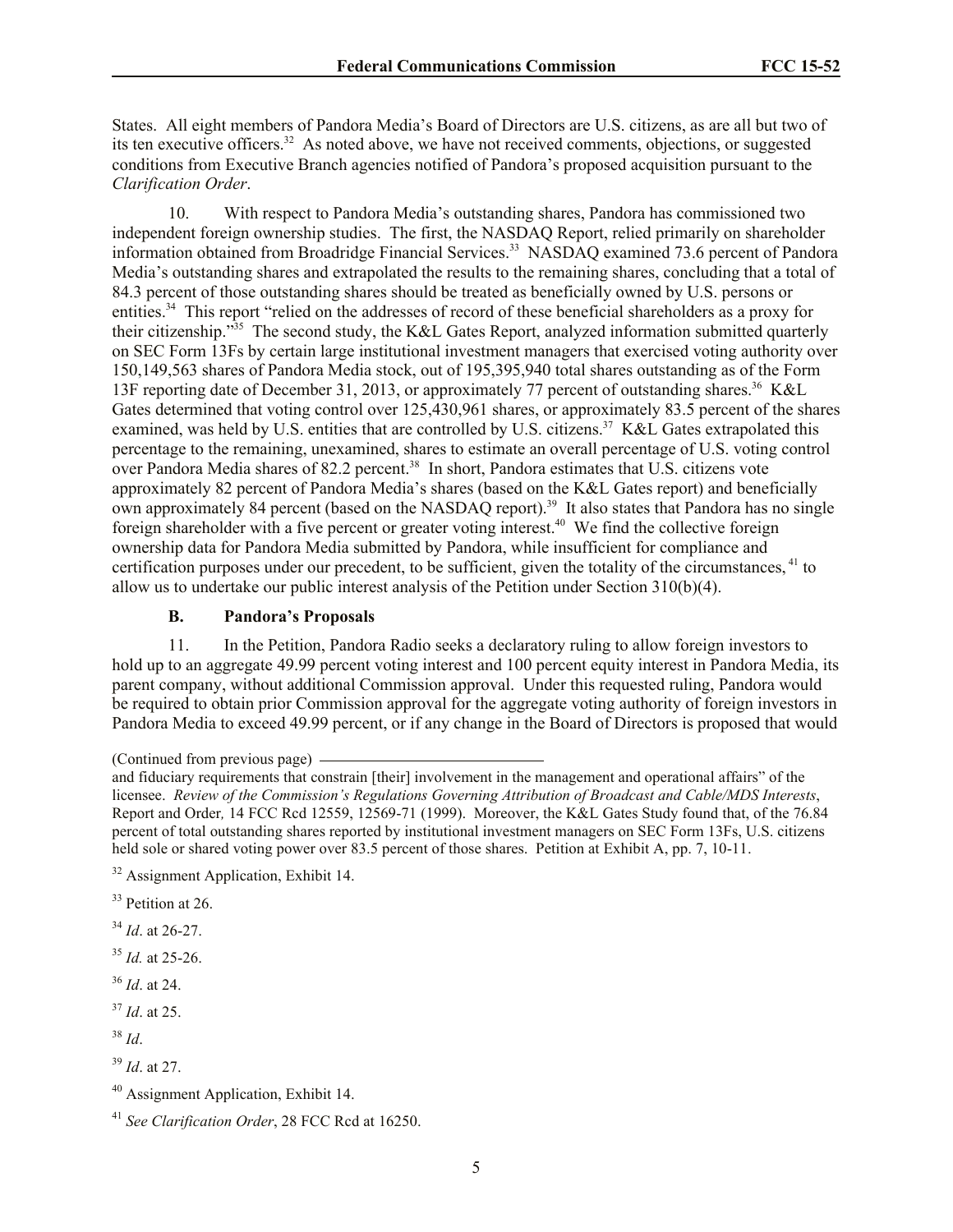result in the majority of the Board no longer being comprised of U.S. citizens. Pandora Radio requests that the ruling be prospectively applied to any of Pandora's affiliates that are wholly owned and controlled by Pandora Media or have common control with Pandora.

Alternatively, Pandora Radio requests that the Commission issue a declaratory ruling that would follow the general policy it applies in the common carrier field,<sup>42</sup> *i.e.*, permit 100 percent foreign equity and voting interests without prior Commission approval, provided that no foreign investor that is not named in the Petition (as amended) increases its equity or voting interest in Pandora Media to five percent (or 10 percent for certain institutional investors). Under this alternative proposal, any foreign investor named in the Petition (as amended) may increase its equity and/or voting interest in Pandora Media to 49.99 percent at some future time without additional Commission approval.

## **C. ASCAP Opposition to the Petition**

13. In this *Declaratory Ruling*, we deny ASCAP's Opposition to the Petition. We agree with Pandora that the music copyright licensing dispute raised in the Opposition is more appropriately resolved through Congress, the courts, and other government agencies. Furthermore, we agree that matters concerning the collective licensing regime are unrelated to potential unacceptable foreign influence over U.S. broadcast stations, which is the sole focus of Section 310(b)(4) as it applies to broadcast licenses. The alleged harms to the performing rights system arise from Pandora's proposed purchase of a radio station, not from the level of Pandora's foreign ownership, and would exist whether or not Pandora was able to demonstrate compliance with Section 310(b)(4). Thus, ASCAP's broader public interest argument is inapt in the context of this *Declaratory Ruling*, which exclusively concerns our statutory obligations under Section 310(b). With respect to ASCAP's allegations regarding Pandora's motivation in acquiring the Station, the Act does not require us to examine the business rationale of a petitioner for a declaratory ruling on foreign ownership, but instead requires us to determine, on a case-by-case basis, whether it is in the public interest to permit an entity to obtain a station license if the foreign interest in the U.S. parent of the licensee would exceed 25 percent.<sup>43</sup> Such a determination should be informed by the clear purpose of Section 310(b) as the Commission has interpreted it, which is a concern with "foreign influence over broadcast stations."<sup>44</sup>

14. As discussed below, in this particular situation and subject to the conditions noted below, we find that Pandora's proposal to exceed the statutory benchmark of Section 310(b)(4) is not contrary to the public interest. Neither the Commission nor the Executive Branch agencies have identified harm to the public interest posed by Pandora Media's current level of unidentified but widely dispersed foreign ownership, where no single foreign individual or entity holds an attributable five percent or greater voting interest in Pandora's outstanding stock. As the Commission noted in its 2013 *Common Carrier Foreign Ownership Order,* any interest in a publicly traded company above five percent of any class of registered equity securities must be timely reported to the SEC and the issuer of the securities as specified in the SEC's shareholder disclosure rules, and any voting interest of five percent or greater also generally makes the interest cognizable under the Commission's attribution rules.<sup>45</sup> The SEC also requires a shareholder to disclose promptly any plan to influence the management or operation of an issuing company.<sup>46</sup> These safeguards, when coupled with the conditions imposed below with respect to required amendments of

<sup>42</sup> Petition at 32-33, citing *Review of Foreign Ownership Policies for Common Carrier and Aeronautical Radio Licensees under Section 310(b)(4) of the Communications Act of 1934, as Amended*, Second Report and Order*,* 28 FCC Rcd 5741 (2013) ("*Common Carrier Foreign Ownership Order*").

<sup>43</sup> *See* 47 U.S.C. § 310(b)(4); *Clarification Order*, 28 FCC Rcd at 16249.

<sup>44</sup> *Clarification Order,* 28 FCC Rcd at 16253.

<sup>45</sup> *Common Carrier Foreign Ownership Order,* 28 FCC Rcd at 5770-72, *citing* 15 U.S.C. § 78m(d)(1) and 47 C.F.R. § 73.3555 Note 2(a).

<sup>46</sup> *See id.*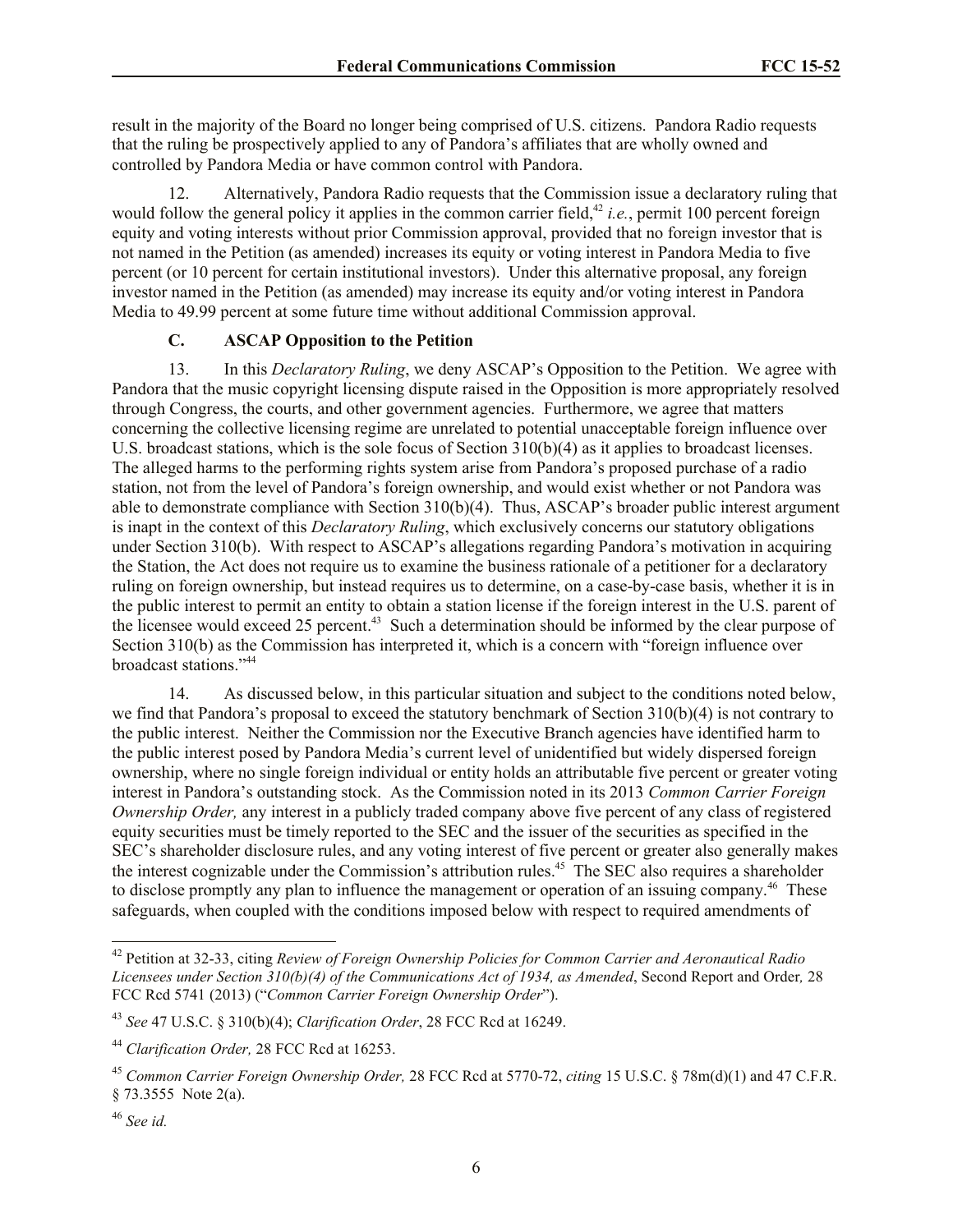Pandora Media's organizational documents and its obligation to provide reliable information on its foreign ownership going forward, will effectively prevent foreign shareholders from acquiring significant influence over Pandora Media without prior Commission approval and without first giving Pandora the opportunity to evaluate and take appropriate preventative or remedial measures. In the absence of any countervailing public interest concerns, in particular any facts indicating a likelihood of foreign influence or control, and based on the widespread distribution of Pandora Media's foreign-owned shares as set forth in the record, we find that the conditions imposed herein will be sufficient to ensure that the goals of Section 310(b)(4) are met.

15. With respect to ASCAP's claim that the transaction does not meet the goals of the *Clarification Order*, we note that Pandora is a new and independent entrant to the broadcast industry and as such represents an influx of investment capital. As we stated in the *Clarification Order*, "[g]reater capitalization may in turn yield greater innovation, particularly in programming directed at niche or minority audiences."<sup>47</sup> We find that nothing in the *Clarification Order* precludes or weighs against the Commission's exercise of discretion under Section  $310(b)(4)$  in this case, which involves no foreign voting interest of more than 5 percent but rather a publicly traded parent company with widely dispersed shareholdings that has demonstrated difficulty despite its efforts to ascertain the citizenship of its many shareholders. The *Clarification Order* did not impose threshold requirements that a petitioner demonstrate either a certain level of foreign investment or investment in a certain type of broadcasting entity; rather, it anticipated that "applicants may propose ownership by a wide range of foreign interests and countries, involving varying corporate and organizational structures, with different public interest showings" that would be evaluated on a case-by-case basis, as we have done.<sup>48</sup>

16. In this regard, we note that the measures outlined herein extend beyond mere monitoring of Pandora Media's foreign ownership through SEC reports, thus mitigating ASCAP's concern that reliance on SEC reports alone would result in Pandora seeking Commission approval of increases in foreign ownership after the fact. As noted below, we condition this ruling on the adoption of changes to Pandora Media's organizational documents and on its exercise of due diligence in proactively monitoring its foreign ownership levels as described herein and in the submission required by paragraph 22, *infra*. Finally, with respect to the alleged universality of our holding, we emphasize that the actions taken herein are limited to the specific circumstances before us and that any petition for declaratory ruling that another publicly traded company may submit will be analyzed based on its own particular facts and circumstances.

# **D. Comments Regarding Further Reform**

17. Others submitted Comments beyond the scope of this Petition. NAB does not take a position on Pandora's proposal to acquire Station KXMZ(FM) but urges the Commission to broadly revisit its "outdated" methodology for assessing compliance with Section 310(b)(4) for publicly held broadcast companies, including initiating a rulemaking as necessary. NAB contends that broadcasters should be treated similarly to other types of communications companies with respect to Section 310(b)(4) compliance showings.<sup>49</sup> MMTC also argues that the Commission's policies for assessing compliance with Section 310(b)(4) are outdated and should be clarified and revised to provide "flexible, practical, and efficient approaches to estimating the foreign ownership of publicly traded entities that own broadcast licenses."<sup>50</sup> A more flexible approach, according to MMTC, will encourage diversity and "ensure that the benefits of the [*Clarification Order*] are realized."<sup>51</sup> We note that the actions taken herein are specific to

<sup>51</sup> *Id*.

<sup>47</sup> *Clarification Order*, 28 FCC Rcd at 16249.

<sup>48</sup> *Id.* at 16252.

<sup>49</sup> NAB Comments at 5.

<sup>&</sup>lt;sup>50</sup> MMTC Comments at 2.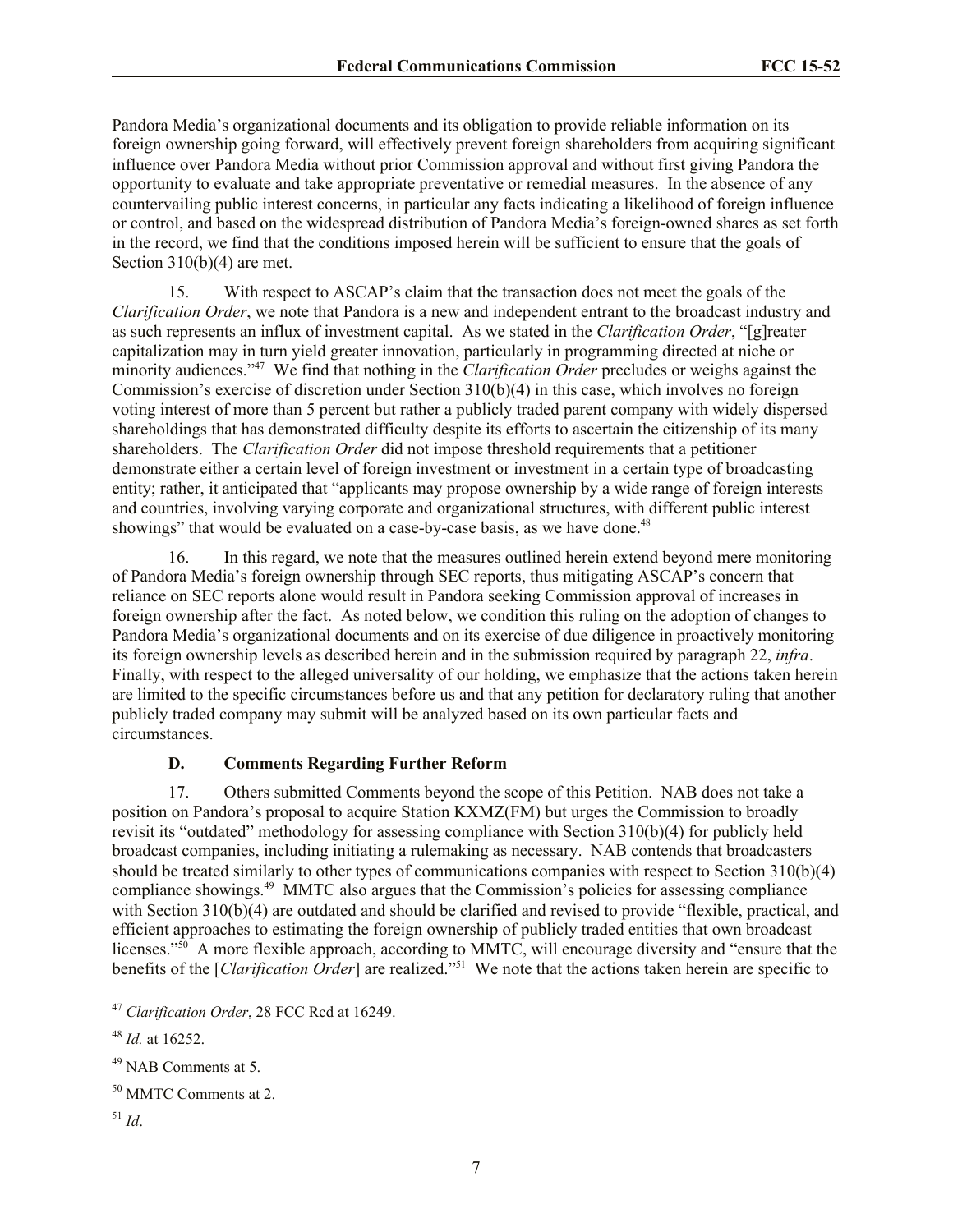Pandora's Petition and thus do not prejudge any broadly applicable measures we may consider in response to the above suggestions. Indeed, we intend to examine in the near future whether it would be appropriate for the Commission to revise its methodology for assessing compliance with Section 310(b)(4) in the broadcast context.

# **E. Declaratory Ruling**

18. *Declaratory Ruling*.After careful consideration of the specific facts before us, we conclude, pursuant to Section 310(b)(4) and the *Clarification Order*, that the public interest would be served by granting the petition for declaratory ruling subject to the conditions set forth below. We take no action at this time on the Assignment Application and related pleadings.

19. **Aggregate and individual foreign ownership limits.** Pandora must obtain prior Commission approval for: (1) aggregate foreign equity and/or foreign voting interests in Pandora Media exceeding 49.99 percent; or (2) any change in the Pandora Media Board of Directors that would result in a majority of foreign members; or (3) any individual foreign investor or "group" acquiring a greater than five percent voting or equity interest (or ten percent for certain institutional investors) in Pandora Media.<sup>52</sup> Conditions (1) and (2) reasonably satisfy the Section 310(b)(4) goal of "safeguard(ing) the United States from foreign influence" in the field of broadcasting by prohibiting foreign shareholders, singly or in the aggregate, from acquiring majority voting control of Pandora Media or its Board of Directors.<sup>53</sup> Condition (3) reflects the Commission's longstanding determination, in both the broadcast and common carrier contexts, that a shareholder with a less than five percent interest does not have the ability to influence or control core decisions of the licensee.<sup>54</sup> This condition is also in keeping with section 13(d) of the Securities Exchange Act of 1934, as amended, which identifies a five percent reporting threshold for stock interests in publicly held companies.<sup>55</sup>

20. **Changes to organizational documents.** Pandora Media shall modify its certificate of incorporation, bylaws, or other appropriate organizational documents to ensure that the Board of Directors has all necessary powers to implement the provisions of this *Declaratory Ruling*. Reflecting broadcast industry best practices regarding compliance with Section 310(b)(4), these powers must include the right of Pandora Media to request and obtain information regarding the citizenship of beneficial owners and those with voting rights and, if necessary to comply with Section 310(b)(4) or any requirement or condition of this *Declaratory Ruling*, the right to take any and all actions that the Board of Directors deems necessary to so comply or cure any noncompliance. Specific changes Pandora Media must incorporate include: (1) the right to restrict the transfer of shares to aliens; (2) the right to require disclosure when an alien acquires beneficial ownership of, or voting interest in, shares; and (3) the right to compel the redemption of shares held by aliens.

21. **Biennial certification***.* Although the current Pandora Media foreign ownership information submitted by Pandora has been determined by the Commission to not raise immediate concerns regarding foreign influence or control, we expect Pandora Media to have improved access to shareholder information, and thus be able to submit more accurate and complete foreign ownership data,

 $\overline{\phantom{a}}$ 

<sup>52</sup> For details of the treatment of certain institutional investors, see *Common Carrier Foreign Ownership Order*, 28 FCC Rcd at 5773-5776 and 47 C.F.R. § 1.991(i)(3). *See also id.* § 1.991(i)(1), Note to paragraphs (i)(1), (2) (defining the term "group").

<sup>53</sup> *Clarification Order*, 28 FCC Rcd at 16244-45, n.3 (quoting *Wilner & Scheiner*, Request for Declaratory Ruling, 103 FCC 2d 511, 516-17 (1985)).

<sup>54</sup> *See Common Carrier Foreign Ownership Order*, 28 FCC Rcd at 5770 (citing *Reexamination of the Commission Rules and Policies Regarding the Attribution of Ownership Interests in Broadcast, Cable Television and Newspaper Entities*, Report and Order, 97 FCC 2d 997, 1002-12 (1984)); 47 C.F.R. § 73.3555, Note 2a (codifying the five percent attribution standard).

 $55$  15 U.S.C. § 78m(d)(1).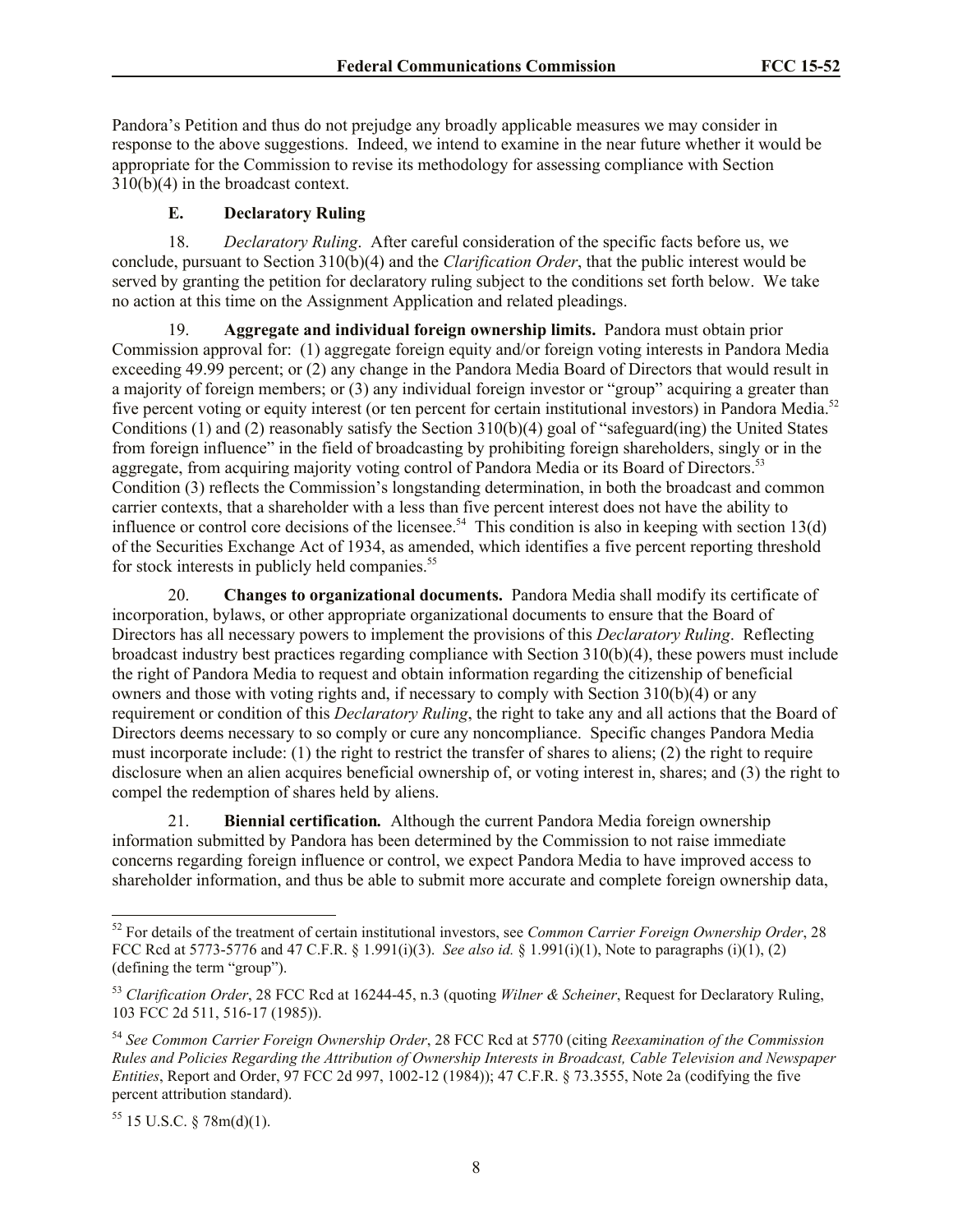in the future, based on the changes to its organizational documents required herein. However, we are mindful of the burden that an annual compliance showing would represent. Therefore, as a condition of exercising our statutory discretion under Section 310(b)(4), we require that Pandora Media monitor its foreign ownership and certify that it continues to meet the conditions of the grant of the *Declaratory Ruling* every two years, at the same time that it files its FCC Form 323—Biennial Ownership Report.<sup>56</sup> Consistent with broadcast industry compliance practices, Pandora Media must diligently seek to identify the citizenship of beneficial owners and those with voting rights in numbers sufficient to make this certification on a reasonably reliable basis in the circumstances. In particular, we expect Pandora Media to use sources other than shareholder mailing addresses or corporate headquarters locations. Recognizing the unique structure and circumstances of each company, we grant Pandora Media some flexibility in the specific means of achieving compliance supporting its certifications; however, Pandora should consider the following measures:

- Entering into the Depository Trust Corporation ("DTC") SEG-100 or equivalent program that allows for the deposit of foreign-owned shares into a segregated account for monitoring of shares. When an issuer such as Pandora requests to be included in the SEG-100 program, DTC notifies its participants that they must apply SEG-100 procedures to future trades of Pandora stock. Each DTC participant is obligated to make inquiries of their own account holders and place the shares of every holder that is a non-U.S. citizen in the DTC participant's SEG-100 account. This process will allow Pandora, through its transfer agent, to monitor foreign ownership levels and, if the threshold is exceeded, to notify DTC of the number of shares that must be transferred out of SEG-100 accounts. Pandora will receive periodic reports from its transfer agent reflecting the total number of shares placed by shareholders in SEG-100 accounts;
- Monitoring shares held by current and former officers and directors;
- Monitoring relevant SEC filings, such as Form 13F, Schedule 13D, Schedule 13G, and Form ADV, with respect to shares held in Pandora and any plan or proposal to influence the management or operation of the company;
- As to each institutional investor or other person/entity filing such SEC reports, reviewing the reports, consulting other publicly available sources, and contacting the filer as necessary (and permissible under SEC regulations and the company's governance documents) to determine (1) the citizenship of the holder(s) of sole or shared voting rights in the shares reported by the filer, and (2) the citizenship of the beneficial owners of (i.e., the persons or entities holding the economic interests in) such shares. Include as part of its recertification showing, alien ownership (equity) and voting data for shares reported by each institutional investor or person/entity filing a Form 13F, Schedule 13D or Schedule 13G;
- Requesting that Broadridge Financial Services (or equivalent company) provide Pandora with a non-objecting beneficial owner ("NOBO") list—i.e., a list of beneficial owners that own shares through a broker or bank intermediary and that do not object to their identifying information being reported to the issuer. Request that all NOBOs provide citizenship information. This may be performed in connection with the issuance of Pandora's annual meeting proxy notices; and
- Committing to make reasonable efforts to secure the cooperation of the relevant financial intermediaries in obtaining citizenship information.

22. **Other implementation requirements.** Within 90 days of the date of the release of this *Declaratory Ruling*, Pandora shall submit a list of steps it has taken or intends to take to ensure

 $\overline{\phantom{a}}$ 

<sup>56</sup> 47 C.F.R. § 73.3615.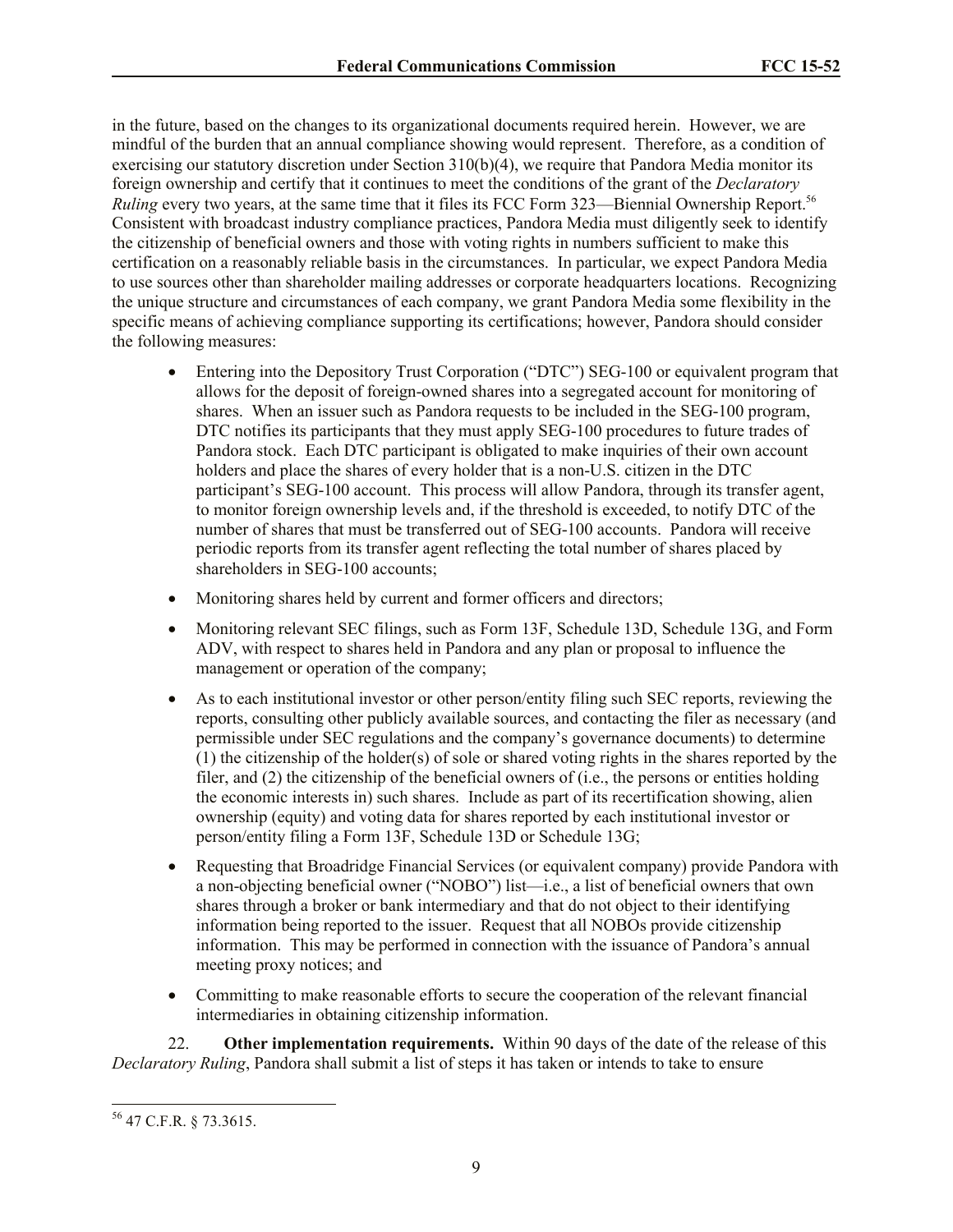compliance with the foregoing conditions of this *Declaratory Ruling*. Pandora also shall submit a detailed description of the methodology it and Pandora Media propose to use to make its biennial certification. The commitments set forth in this submission, once reviewed and approved by the Bureau acting on delegated authority, will be considered further conditions of this *Declaratory Ruling*. The Commission reserves the right to modify implementation requirements based on statutory or rule changes, or changes in its foreign ownership policies. Consideration of the Assignment Application by the Bureau will not resume until Pandora and Pandora Media have submitted a satisfactory showing under this condition.

23. **Notification of non-compliance**. If at any time Pandora knows, or has reason to believe, that it is no longer in compliance with this *Declaratory Ruling*, Section 310(b)(4) of the Act, or the Commission's rules or policies relating to foreign ownership, it shall file a statement with the Commission explaining the circumstances within 30 days.

24. **Organizational changes**. This ruling covers all of Pandora's subsidiaries and affiliates, whether existing or formed or acquired subsequently, that are wholly owned and controlled by, or under 100 percent common ownership and control with, Pandora Media. This ruling does not in any way detract from the requirement under the Act and our Rules to apply for and receive prior Commission consent to a voluntary assignment or transfer of control before such a transaction may be consummated.<sup>57</sup>

# **IV. ORDERING CLAUSES**

25. Accordingly, IT IS ORDERED that, pursuant to section 310(b)(4) of the Communications Act of 1934, as amended, 47 U.S.C. § 310(b)(4), the Petition for Declaratory Ruling filed by Pandora Radio LLC IS GRANTED to the extent specified in this *Declaratory Ruling* and subject to the conditions specified herein*.*

26. IT IS FURTHER ORDERED that pursuant to sections 4(i) and (j), and 310(b)(4) of the Communications Act of 1934, as amended, 47 U.S.C. §§ 154(i), (j), 310(b)(4), the Opposition filed by ASCAP on August 29, 2014, IS DENIED.

27. IT IS FURTHER ORDERED that this *Declaratory Ruling* SHALL BE EFFECTIVE upon release.

# FEDERAL COMMUNICATIONS COMMISSION

Marlene H. Dortch **Secretary** 

 $\overline{\phantom{a}}$ 

<sup>57</sup> *See* 47 U.S.C. § 310(d); 47 C.F.R. § 73.3540.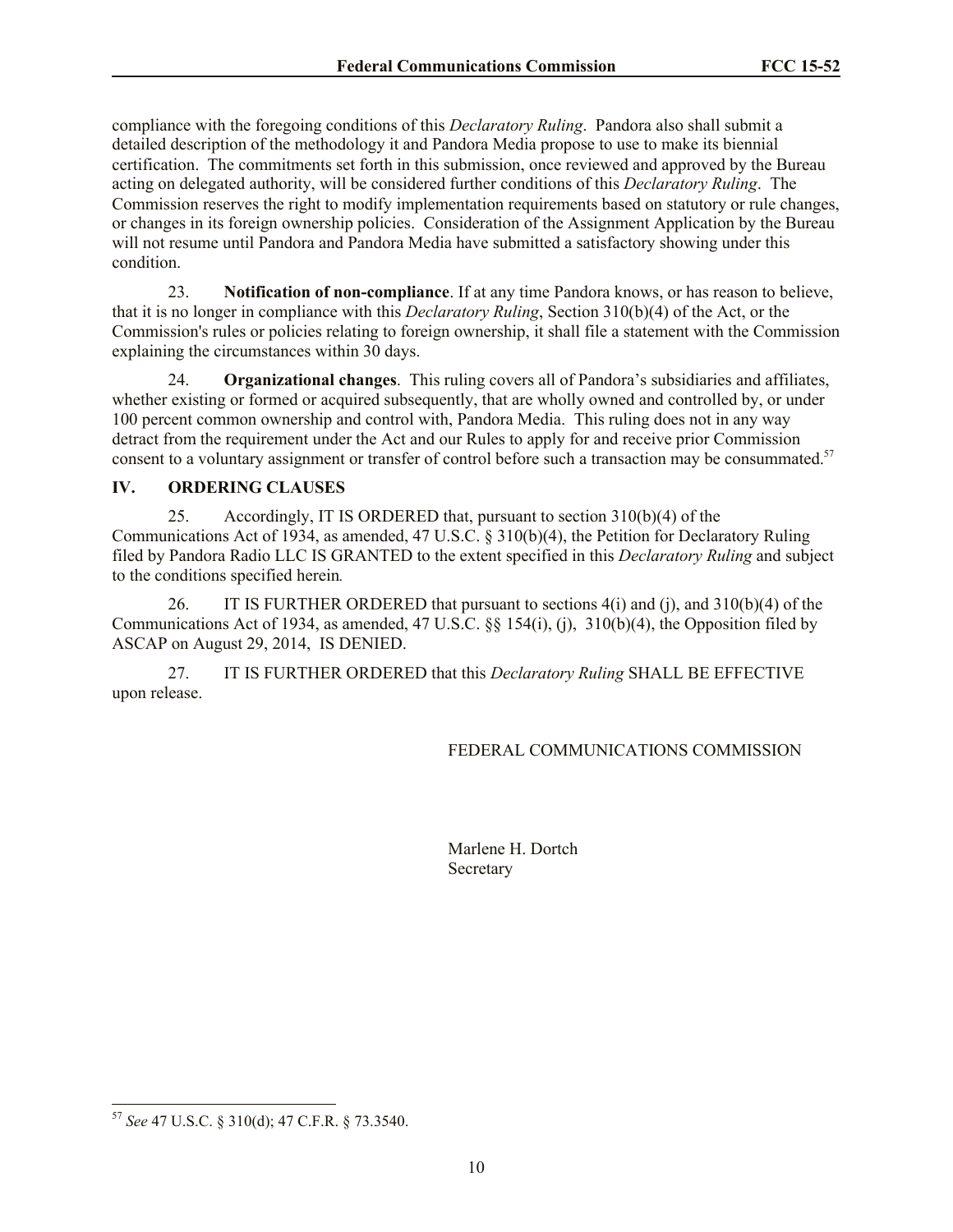#### **CONCURRING STATEMENT OF COMMISSIONER AJIT PAI**

## Re: *Pandora Radio LLC Petition for Declaratory Ruling Under Section 310(b) of the Communications Act of 1934, as Amended*, KXMZ(FM), Box Elder, SD, Facility ID No. 164109, FCC File No. BALH-20130620ABJ, MB Docket 14-109.

Pandora's application to acquire KXMZ, an FM radio station in Box Elder, South Dakota, has been pending at the FCC for almost two years. Why? Because of questions regarding Pandora's level of foreign ownership.

Let's put this in perspective. Today, foreign companies can own majority interests in cable operators, cable programmers, common carriers, Internet backbone providers, satellite video providers, newspapers, and the list goes on. Indeed, foreign companies now own majority interests—together worth tens of billions of dollars—in two of the four nationwide wireless carriers. And right now, over 79 million Americans—more than 10,000 times as many people as live in Box Elder—listen to Pandora's Internet radio service.<sup>1</sup> Yet the Commission has tied itself (and Pandora) in knots trying to determine whether foreign interests own more than 25% of Pandora stock, and if so, whether Pandora should be able to own a single FM radio station in a small South Dakota town.

#### This is absurd.

Here are just two reasons why. *First*, the best evidence in the record indicates that Pandora's level of foreign ownership falls below the 25% statutory benchmark found in section 310(b)(4) of the Communications Act. Yet, Commission precedent prohibits broadcasters (but not other regulated entities) from relying on this evidence. FCC case law makes it uniquely difficult to invest in broadcast stations, and as I have previously pointed out this is as anachronistic as it is illogical.<sup>2</sup> And so we have decided to decide whether Pandora should be allowed to have more than 25% foreign ownership. The Commission should spend its time resolving actual controversies, not creating more work for ourselves. I am therefore pleased that we commit to examining in the near future whether we should revise our methodology for assessing compliance with the 25% statutory benchmark in the broadcast context. At this point, our outdated methodology may simply discourage capital from flowing into the broadcast space—which undermines struggling broadcasters, particularly rural and minority-owned stations.

*Second*, there is no evidence whatsoever in the record that the public interest would be harmed by allowing a publicly traded company with widely dispersed foreign ownership to own an FM radio station in South Dakota. Given these circumstances, the scope of relief that the Commission grants to Pandora is too narrow and the conditions that the Commission imposes on Pandora are too numerous.

Had it been up to me, this *Declaratory Ruling* would have read differently. Specifically, rather than applying a 49.99% limit and requiring Pandora to undertake a comprehensive monitoring regime to ensure that it stays within that limit, I would have followed our precedent with respect to common carriers and allowed Pandora to have up to 100% foreign ownership, so long as no single foreign investor owned more than 5% of the company without prior Commission approval. This approach would have safeguarded the public interest. It would have been much simpler for Pandora to administer. And it would have been consistent with "the Commission's longstanding determination, in both the broadcast

<sup>1</sup> Pandora, Pandora Reports Q1 2015 Financial Results,

http://investor.pandora.com/phoenix.zhtml?c=227956&p=irol-newsArticle&ID=2039575 (Apr. 30, 2015).

<sup>&</sup>lt;sup>2</sup> See, e.g., Statement of Commissioner Ajit Pai on Modernizing Approach to Foreign Investment in Broadcast Stations (Feb. 26, 2013), http://go.usa.gov/3BzDQ; *see also* Remarks of Commissioner Ajit Pai Before the Radio Show (Sept. 19, 2012), http://go.usa.gov/3BzDe.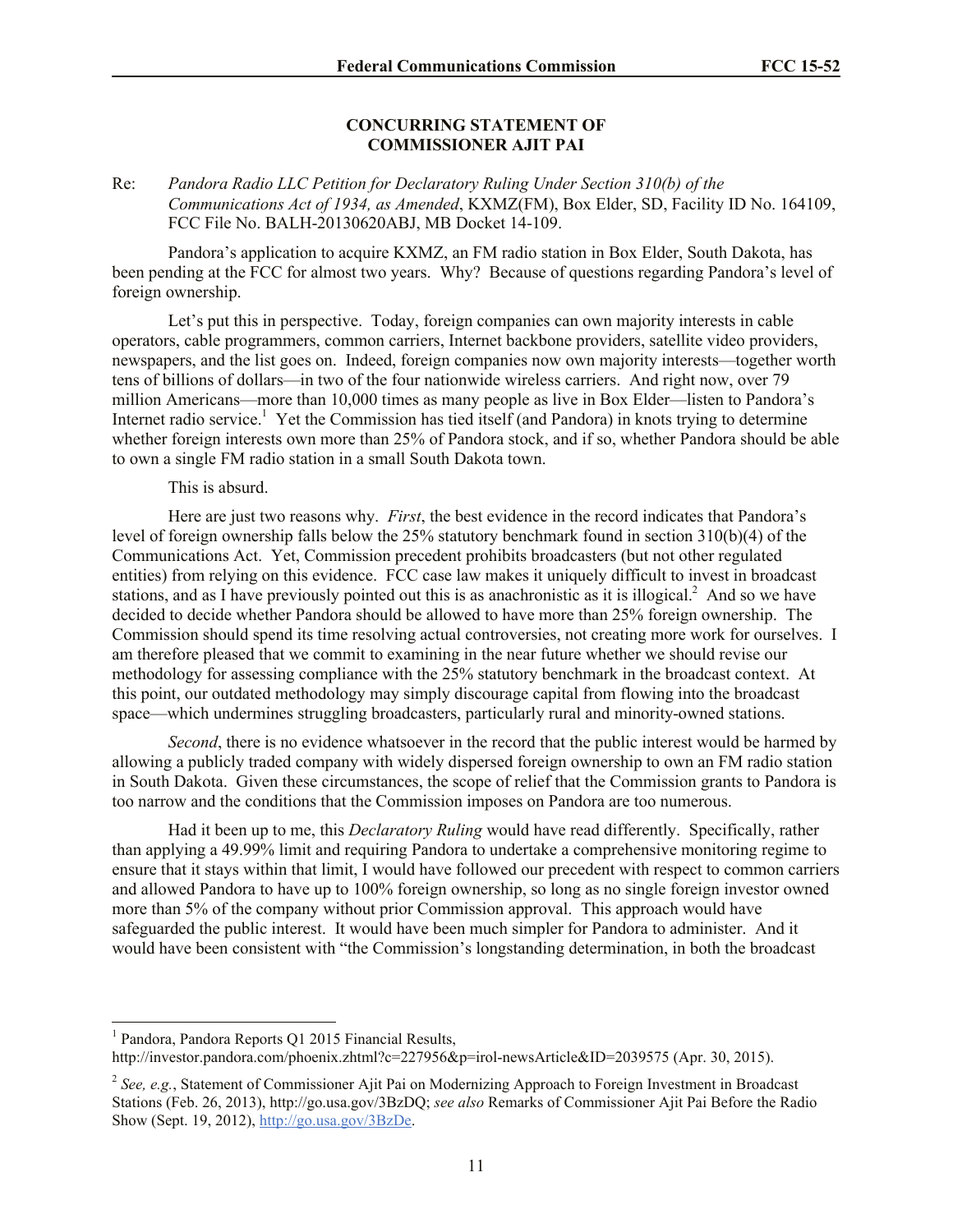and common carrier context, that a shareholder with a less than five percent interest does not have the ability to influence or control core decisions of the licensee."<sup>3</sup>

Notwithstanding all of this, I am voting to concur with today's decision because it is a step in the right direction, one that brings us closer to finally bringing this proceeding to an end. And I do so with the hope that the Commission will be more forward-thinking the next time it evaluates broadcast applications involving foreign ownership questions.

<sup>3</sup> *Declaratory Ruling* at para. 19.